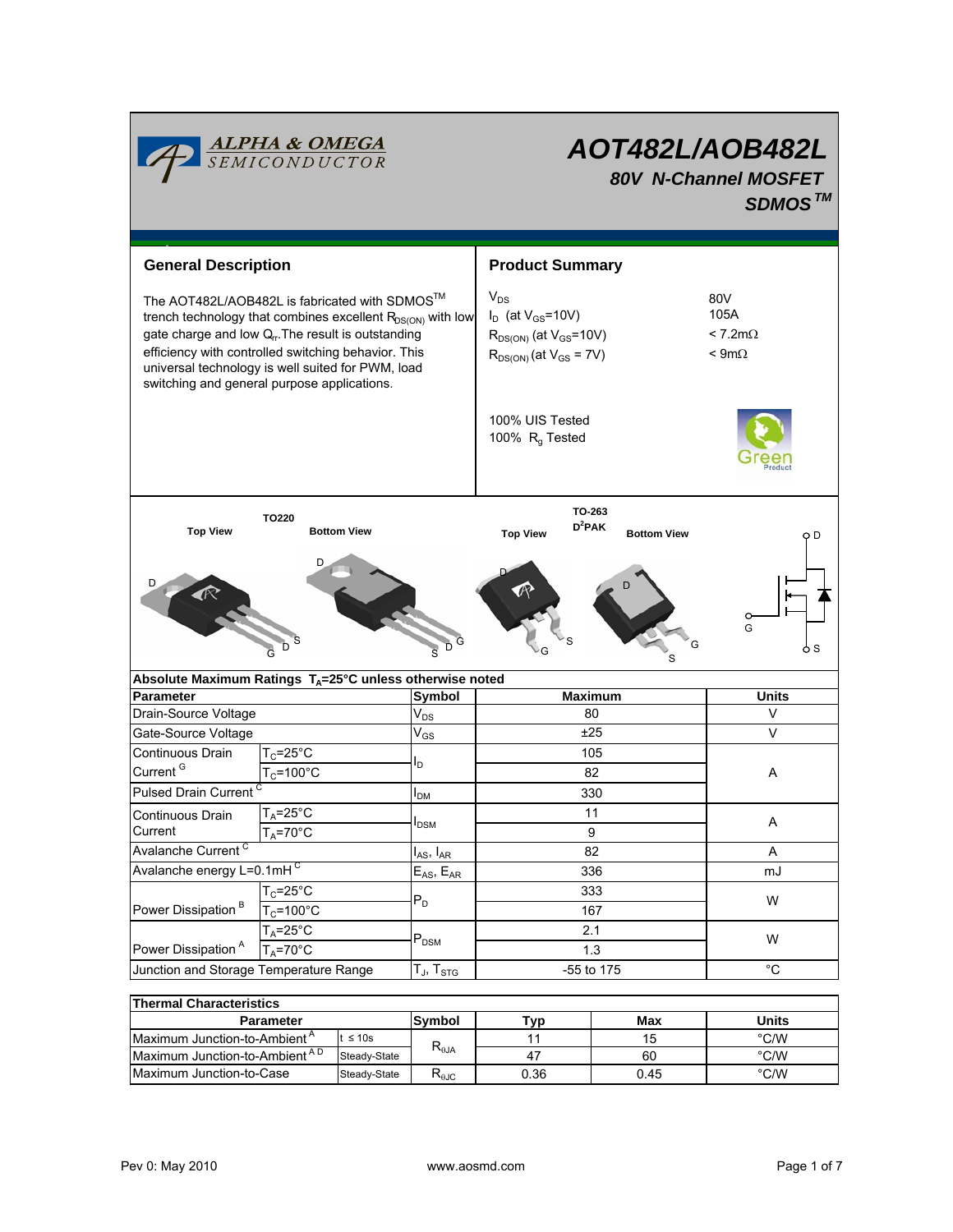

#### Electrical Characteristics (T<sub>J</sub>=25°C unless otherwise noted)

| <b>Symbol</b>             | <b>Parameter</b>                                   | <b>Conditions</b>                                          | Min  | <b>Typ</b> | <b>Max</b> | <b>Units</b>   |  |  |
|---------------------------|----------------------------------------------------|------------------------------------------------------------|------|------------|------------|----------------|--|--|
| <b>STATIC PARAMETERS</b>  |                                                    |                                                            |      |            |            |                |  |  |
| BV <sub>DSS</sub>         | Drain-Source Breakdown Voltage                     | $I_D = 250 \mu A$ , $V_{GS} = 0V$                          | 80   |            |            | V              |  |  |
| $I_{DSS}$                 | Zero Gate Voltage Drain Current                    | $V_{DS}$ =80V, $V_{GS}$ =0V                                |      |            | 10         | μA             |  |  |
|                           |                                                    | $T_J = 55^{\circ}C$                                        |      |            | 50         |                |  |  |
| $I_{GSS}$                 | Gate-Body leakage current                          | $V_{DS}$ =0V, $V_{GS}$ = ±25V                              |      |            | 100        | nA             |  |  |
| $V_{GS(th)}$              | Gate Threshold Voltage                             | $V_{DS} = V_{GS} I_D = 250 \mu A$                          | 2.5  | 3.1        | 3.7        | V              |  |  |
| $I_{D(ON)}$               | On state drain current                             | $V_{GS}$ =10V, $V_{DS}$ =5V                                | 330  |            |            | A              |  |  |
| $R_{DS(ON)}$              | Static Drain-Source On-Resistance                  | $V_{GS}$ =10V, $I_D$ =20A                                  |      | 5.9        | 7.2        | $m\Omega$      |  |  |
|                           |                                                    | $T_i = 125^{\circ}C$<br>TO220                              | 11   | 13         |            |                |  |  |
|                           |                                                    | $V_{GS}$ =7V, $I_D$ =20A                                   |      |            |            |                |  |  |
|                           |                                                    | TO220                                                      |      | 6.8        | 9          | $m\Omega$      |  |  |
|                           |                                                    | $V_{GS}$ =10V, $I_D$ =20A                                  |      |            |            |                |  |  |
|                           |                                                    | TO263                                                      |      | 5.6        | 6.9        | $m\Omega$      |  |  |
|                           |                                                    | $V_{GS}$ =7V, $I_D$ =20A                                   |      |            |            |                |  |  |
|                           | <b>Forward Transconductance</b>                    | TO263                                                      |      | 6.5<br>50  | 8.7        | $m\Omega$<br>S |  |  |
| $g_{FS}$                  |                                                    | $V_{DS}$ =5V, I <sub>D</sub> =20A                          |      |            |            | $\vee$         |  |  |
| $V_{SD}$                  | Diode Forward Voltage                              | $I_S = 1A, V_{GS} = 0V$                                    |      | 0.64       | 1          |                |  |  |
| $\mathsf{I}_\mathsf{S}$   | Maximum Body-Diode Continuous Current <sup>6</sup> |                                                            |      |            | 105        | A              |  |  |
|                           | <b>DYNAMIC PARAMETERS</b>                          |                                                            |      |            |            |                |  |  |
| $C_{iss}$                 | Input Capacitance                                  |                                                            | 3240 | 4054       | 4870       | pF             |  |  |
| $\mathsf{C}_{\text{oss}}$ | Output Capacitance                                 | $V_{GS}$ =0V, $V_{DS}$ =40V, f=1MHz                        | 320  | 458        | 600        | рF             |  |  |
| $\mathbf{C}_{\text{rss}}$ | Reverse Transfer Capacitance                       |                                                            | 95   | 160        | 225        | pF             |  |  |
| $R_{q}$                   | Gate resistance                                    | $V_{GS}$ =0V, $V_{DS}$ =0V, f=1MHz                         | 0.2  | 0.45       | 0.7        | Ω              |  |  |
|                           | <b>SWITCHING PARAMETERS</b>                        |                                                            |      |            |            |                |  |  |
| $Q_q(10V)$                | <b>Total Gate Charge</b>                           |                                                            | 53   | 66.8       | 81         | пC             |  |  |
| $Q_{gs}$                  | Gate Source Charge                                 | $V_{GS}$ =10V, $V_{DS}$ =40V, $I_D$ =20A                   | 16   | 20.8       | 25         | nС             |  |  |
| $Q_{gd}$                  | Gate Drain Charge                                  |                                                            | 12   | 20.2       | 30         | nC             |  |  |
| $t_{D(0n)}$               | Turn-On DelayTime                                  |                                                            |      | 26         |            | ns             |  |  |
| $t_r$                     | Turn-On Rise Time                                  | $V_{GS}$ =10V, $V_{DS}$ =40V, R <sub>L</sub> =2 $\Omega$ , |      | 18         |            | ns             |  |  |
| $t_{D(off)}$              | Turn-Off DelayTime                                 | $R_{\text{GEN}} = 3\Omega$                                 |      | 48         |            | ns             |  |  |
| $\mathsf{t}_{\mathsf{f}}$ | <b>Turn-Off Fall Time</b>                          |                                                            |      | 21         |            | ns             |  |  |
| $t_{\rm rr}$              | Body Diode Reverse Recovery Time                   | $I_F$ =20A, dl/dt=500A/ $\mu$ s                            | 18   | 26         | 34         | ns             |  |  |
| $Q_{rr}$                  | Body Diode Reverse Recovery Charge                 | $I_F$ =20A, dl/dt=500A/ $\mu$ s                            | 75   | 108        | 140        | nC             |  |  |

A. The value of R<sub>0JA</sub> is measured with the device mounted on 1in<sup>2</sup> FR-4 board with 2oz. Copper, in a still air environment with T<sub>A</sub> =25°C. The Power dissipation P<sub>DSM</sub> is based on R <sub>θJA</sub> and the maximum allowed junction temperature of 150°C. The value in any given application depends on the user's specific board design, and the maximum temperature of 175°C may be used if the PCB allows it.

B. The power dissipation  $P_D$  is based on  $T_{J(MAX)}$ =175°C, using junction-to-case thermal resistance, and is more useful in setting the upper dissipation limit for cases where additional heatsinking is used.

C. Repetitive rating, pulse width limited by junction temperature T<sub>J(MAX)</sub>=175°C. Ratings are based on low frequency and duty cycles to keep initial  $T_J = 25$ °C.

D. The  $R_{\theta JA}$  is the sum of the thermal impedence from junction to case  $R_{\theta JC}$  and case to ambient.

E. The static characteristics in Figures 1 to 6 are obtained using <300µs pulses, duty cycle 0.5% max.

F. These curves are based on the junction-to-case thermal impedence which is measured with the device mounted to a large heatsink, assuming a maximum junction temperature of  $T_{J(MAX)}$ =175°C. The SOA curve provides a single pulse rating.

G. The maximum current rating is package limited.

H. These tests are performed with the device mounted on 1 in<sup>2</sup> FR-4 board with 2oz. Copper, in a still air environment with T<sub>A</sub>=25°C.

THIS PRODUCT HAS BEEN DESIGNED AND QUALIFIED FOR THE CONSUMER MARKET. APPLICATIONS OR USES AS CRITICAL COMPONENTS IN LIFE SUPPORT DEVICES OR SYSTEMS ARE NOT AUTHORIZED. AOS DOES NOT ASSUME ANY LIABILITY ARISING OUT OF SUCH APPLICATIONS OR USES OF ITS PRODUCTS. AOS RESERVES THE RIGHT TO IMPROVE PRODUCT DESIGN, FUNCTIONS AND RELIABILITY WITHOUT NOTICE.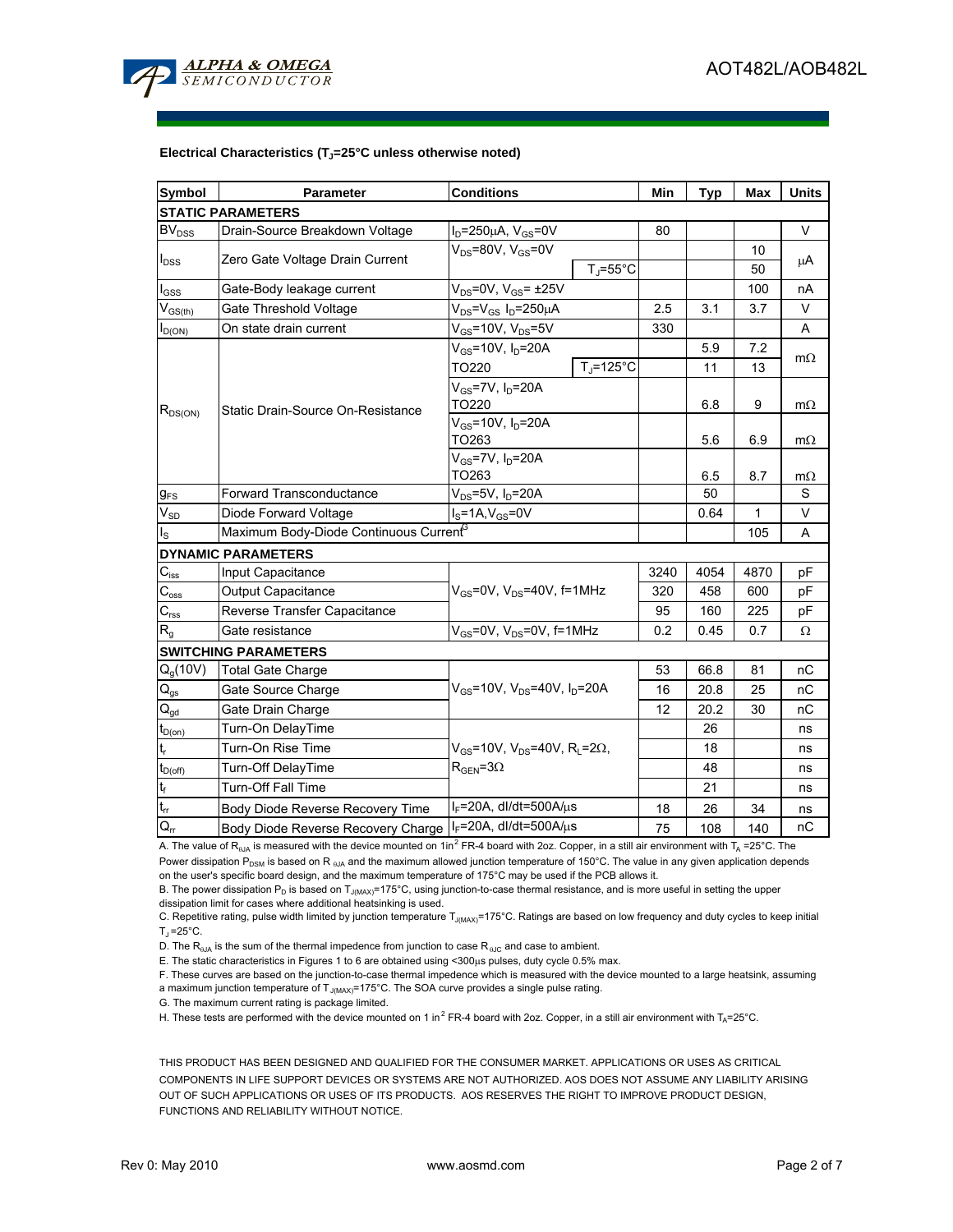

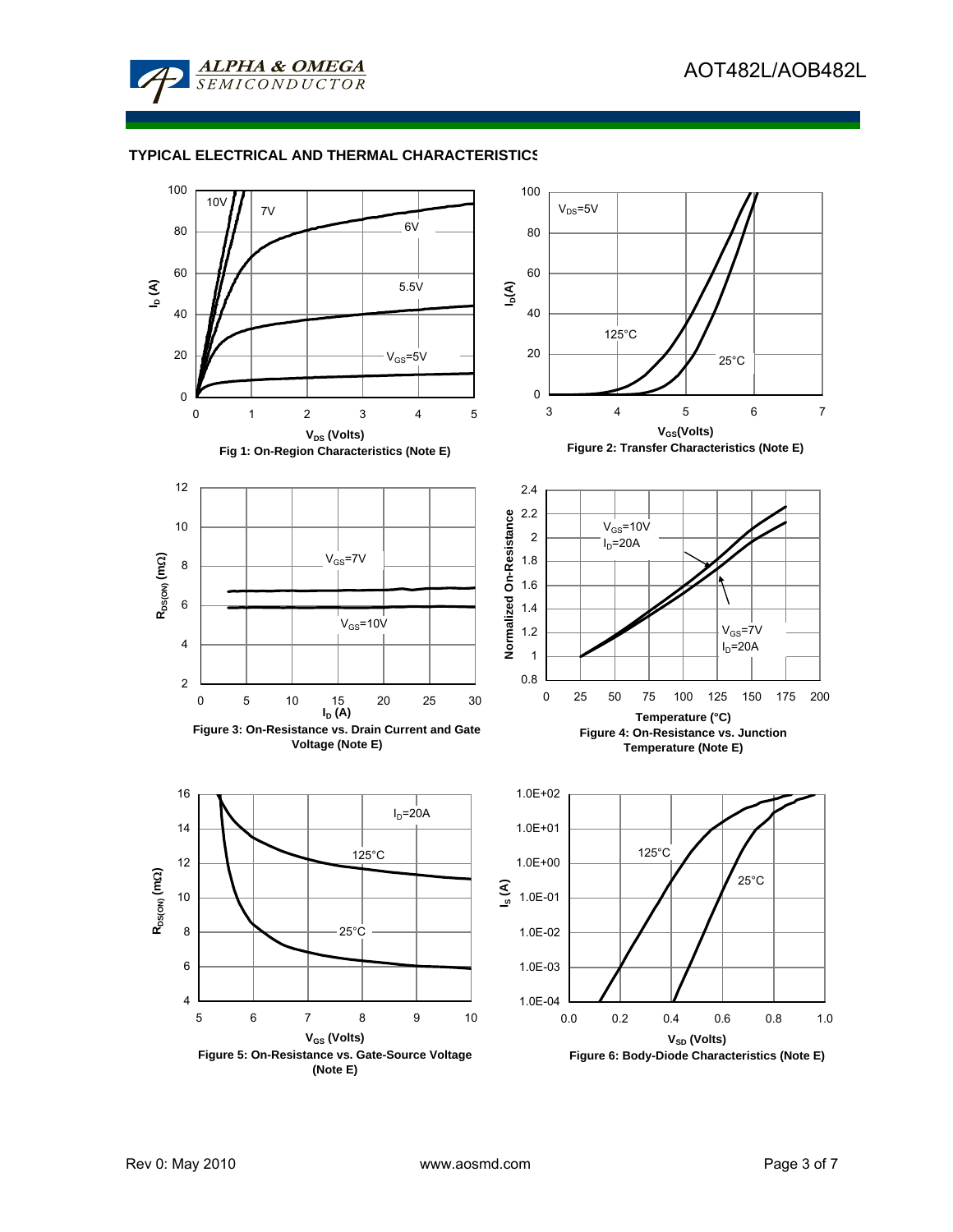



**Figure 11: Normalized Maximum Transient Thermal Impedance (Note F)**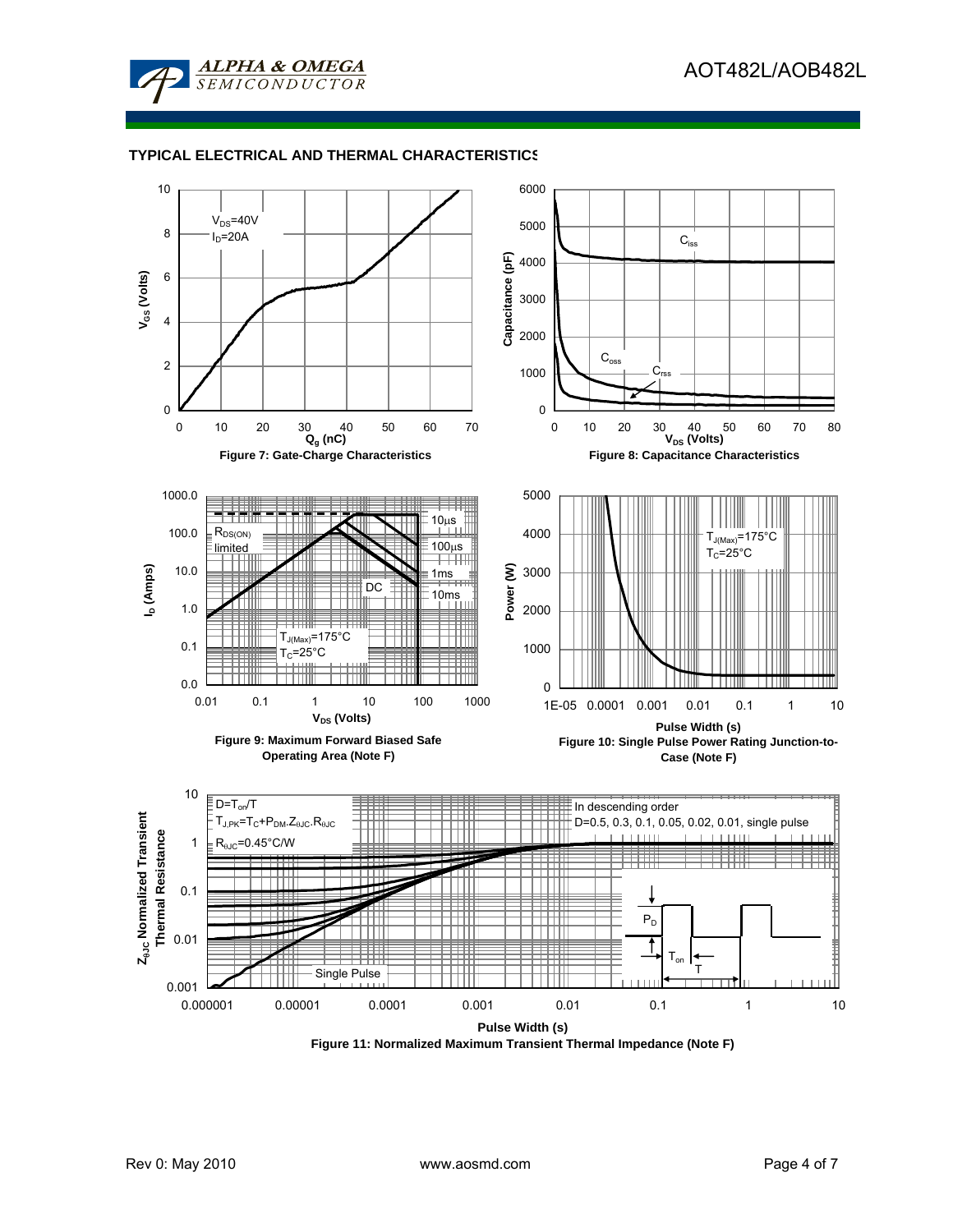



**Figure 16: Normalized Maximum Transient Thermal Impedance (Note H)**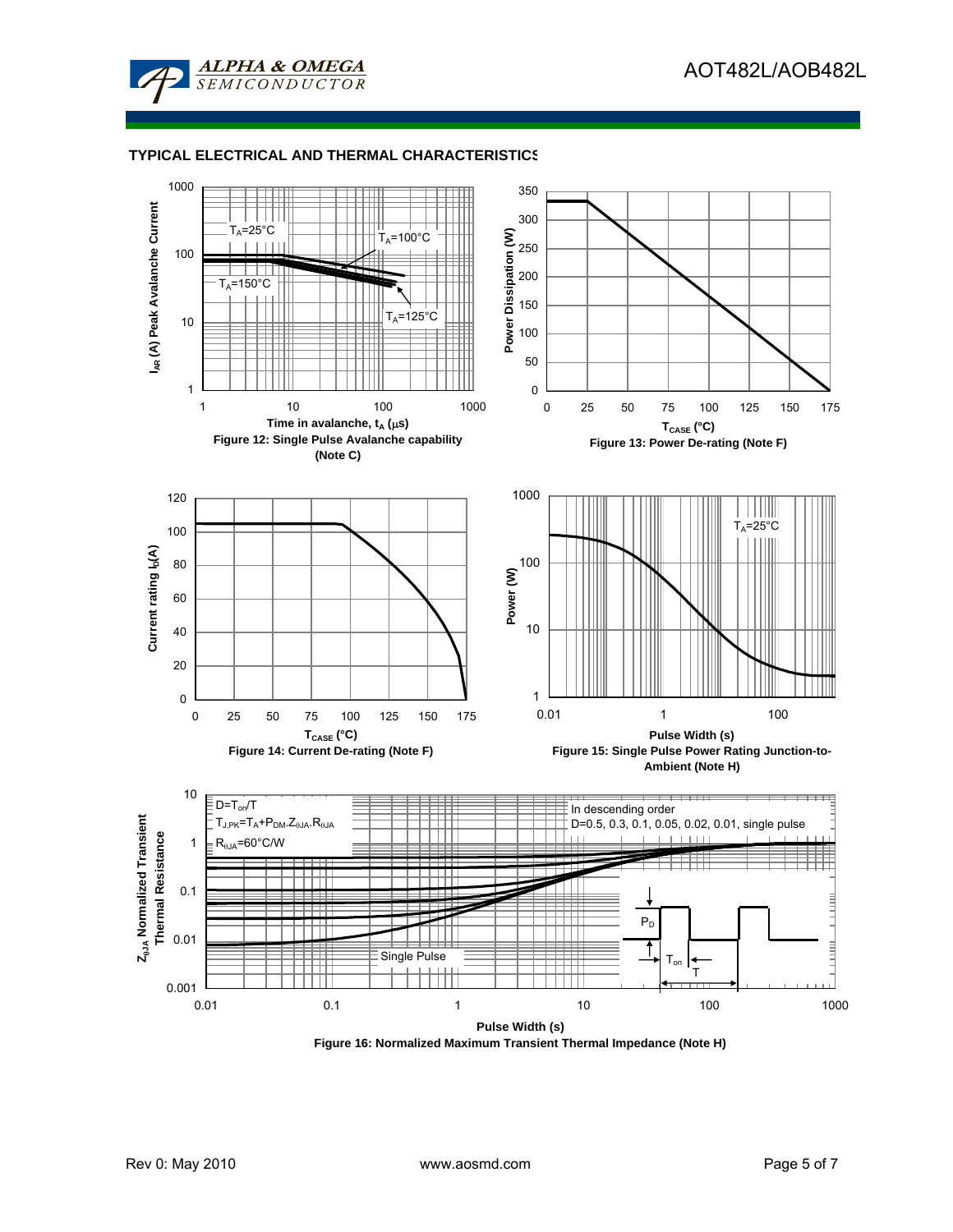